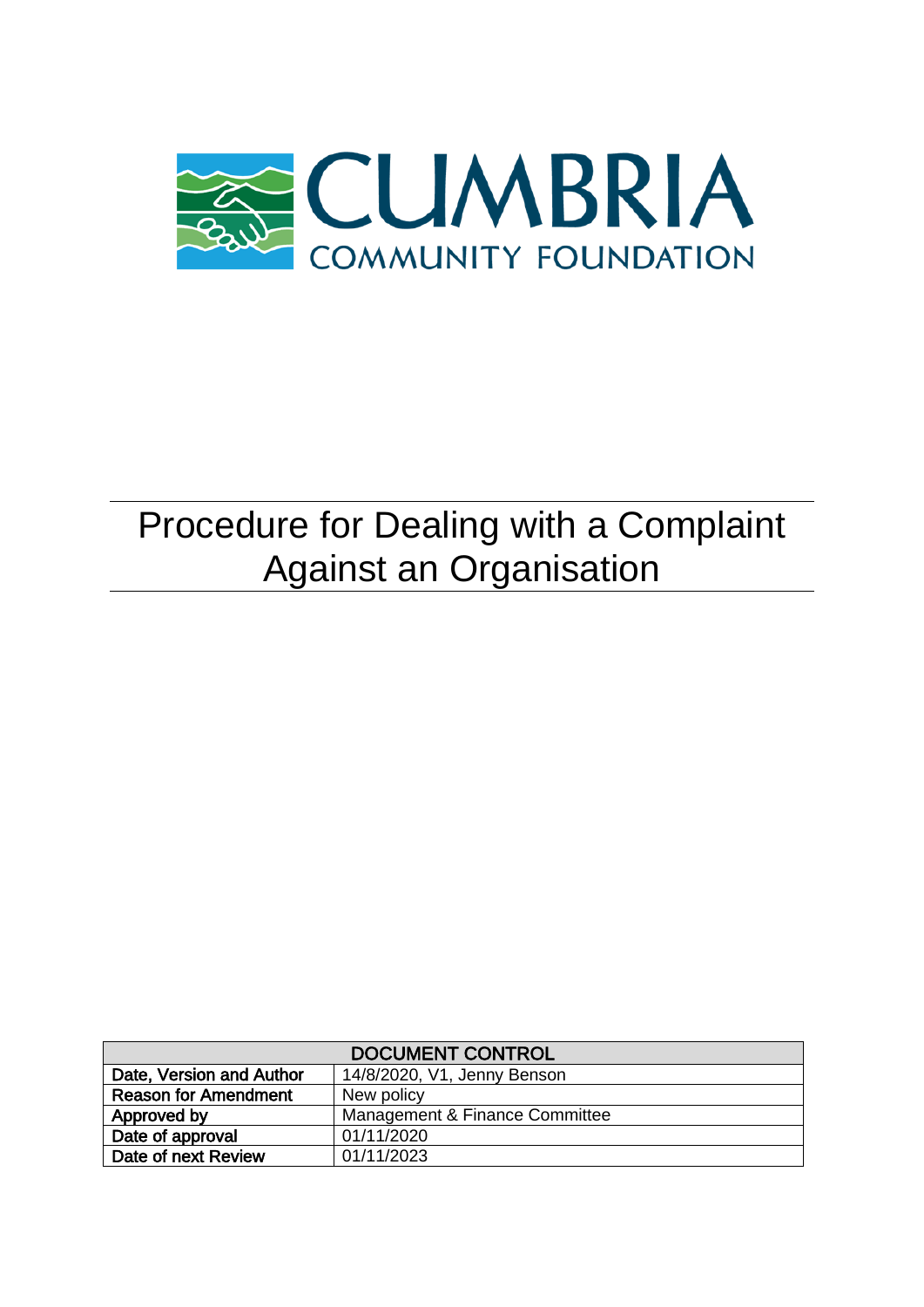

## **Procedure for dealing with a complaint against an organisation**

#### 1. Introduction

1.1 Cumbria Community Foundation is committed to ensuring the highest standards of grant making.

#### 2. Process

- 2.1 If a complaint is received with regards to an organisation, or a CCF trustee, employee, grants committee member or volunteer become aware of concerns relating to an organisation either in receipt of a CCF grant or in the process of applying for a grant, then it will be investigated as follows:
	- The complaint, or concern should be raised with a member of the Senior Leadership Team (SLT) as soon as practicable.
	- Together with a Grants and Donor Services Officer (GDSO), the SLT member will seek to understand the nature of the concern raised and assess whether further investigation is required. Additional information and evidence may be gathered to inform this process. If the complaint relates to a safeguarding issue, then the Safeguarding Policy should be followed.
	- If further investigation is deemed necessary, then after agreement with the Chair of the Main Grants Committee and/or Chair of other relevant Grants Committee, a meeting should be arranged with the organisation's Senior Manager/s and Chair of Trustees to investigate the concern raised. A minimum of two CCF representatives should attend the meeting, for example, GDSO and Grants Panel member.
	- Using the meeting note template (see Appendix A), the CCF representatives should investigate the complaint raised with the organisation and assess the following areas as appropriate:
		- o Governance
		- o Management and organisational structures
		- o Financial procedures
		- o Operational policies and procedures (including Safeguarding)
		- o Project delivery
		- o Working practices, including client journey
		- o Accreditation, training, qualifications and insurance
		- o Monitoring and reporting
		- o Evaluation
	- The report, together with recommendations, should be produced and next steps agreed with the SLT member and Chair of Grants Committee. Final report should be sent to relevant Grants Committee to review.
	- Inform organisation of outcome.

#### 3. Timeline

3.1 Process should be completed within 25 working days of concern being raised.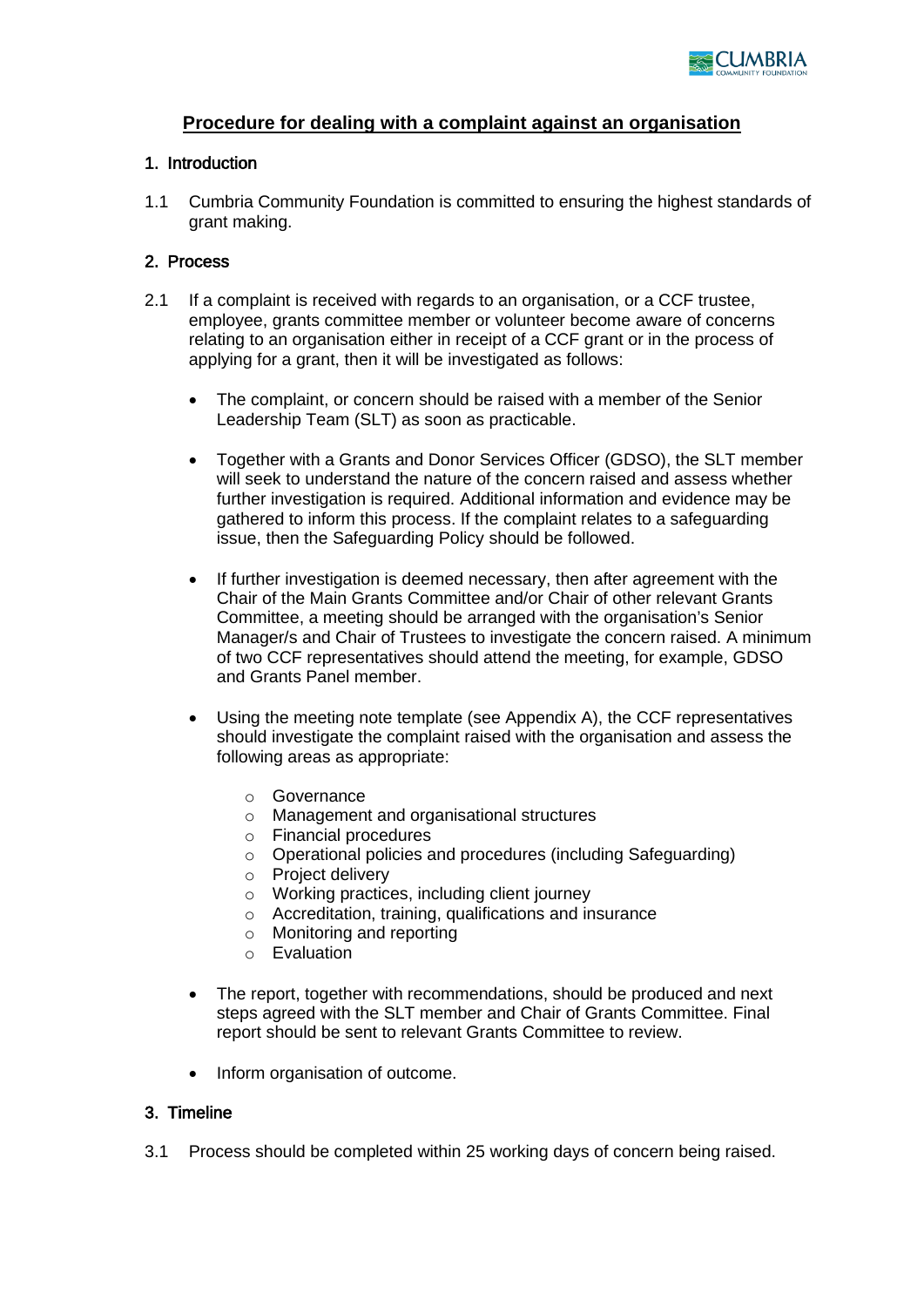

# APPENDIX A

| <b>COMPLAINT AGAINST AN ORGANISTION: INVESTIGATION TEMPLATE</b> |                                |                     |                          |  |
|-----------------------------------------------------------------|--------------------------------|---------------------|--------------------------|--|
| <b>NAME OF ORGANISATION:</b>                                    |                                |                     |                          |  |
| <b>REGISTERED CHARITY No:</b>                                   |                                |                     |                          |  |
|                                                                 | $\square$ YES<br>$\Box$ NO     |                     |                          |  |
|                                                                 | If yes:                        |                     |                          |  |
| <b>GRANT RECIPIENT:</b>                                         | <b>Application Number:</b>     |                     |                          |  |
|                                                                 | <b>Grant amount awarded:</b>   |                     |                          |  |
|                                                                 | Project name:                  |                     |                          |  |
|                                                                 | $\square$ YES                  | $\Box$<br><b>NO</b> |                          |  |
|                                                                 | If yes:                        |                     |                          |  |
| <b>GRANT APPLICANT:</b>                                         | <b>Application Number:</b>     |                     |                          |  |
|                                                                 | <b>Grant amount requested:</b> |                     |                          |  |
|                                                                 | Project name:                  |                     |                          |  |
| <b>COMPLAINT RAISED BY:</b>                                     |                                |                     |                          |  |
| <b>COMPLAINT SUMMARY:</b>                                       |                                |                     |                          |  |
| <b>ACTION REQUIRED:</b>                                         |                                |                     |                          |  |
| <b>MEETING WITH</b><br><b>ORGANISATION</b><br><b>REQUIRED?</b>  | $\Box$ YES                     | $\square$ NO        |                          |  |
| <b>CCF MEETING</b><br><b>REPRESENTATIVES:</b>                   |                                |                     | <b>MEETING DATE:</b>     |  |
| <b>ORGANISATION</b><br><b>REPRESENTATIVES:</b>                  |                                |                     | <b>MEETING LOCATION:</b> |  |